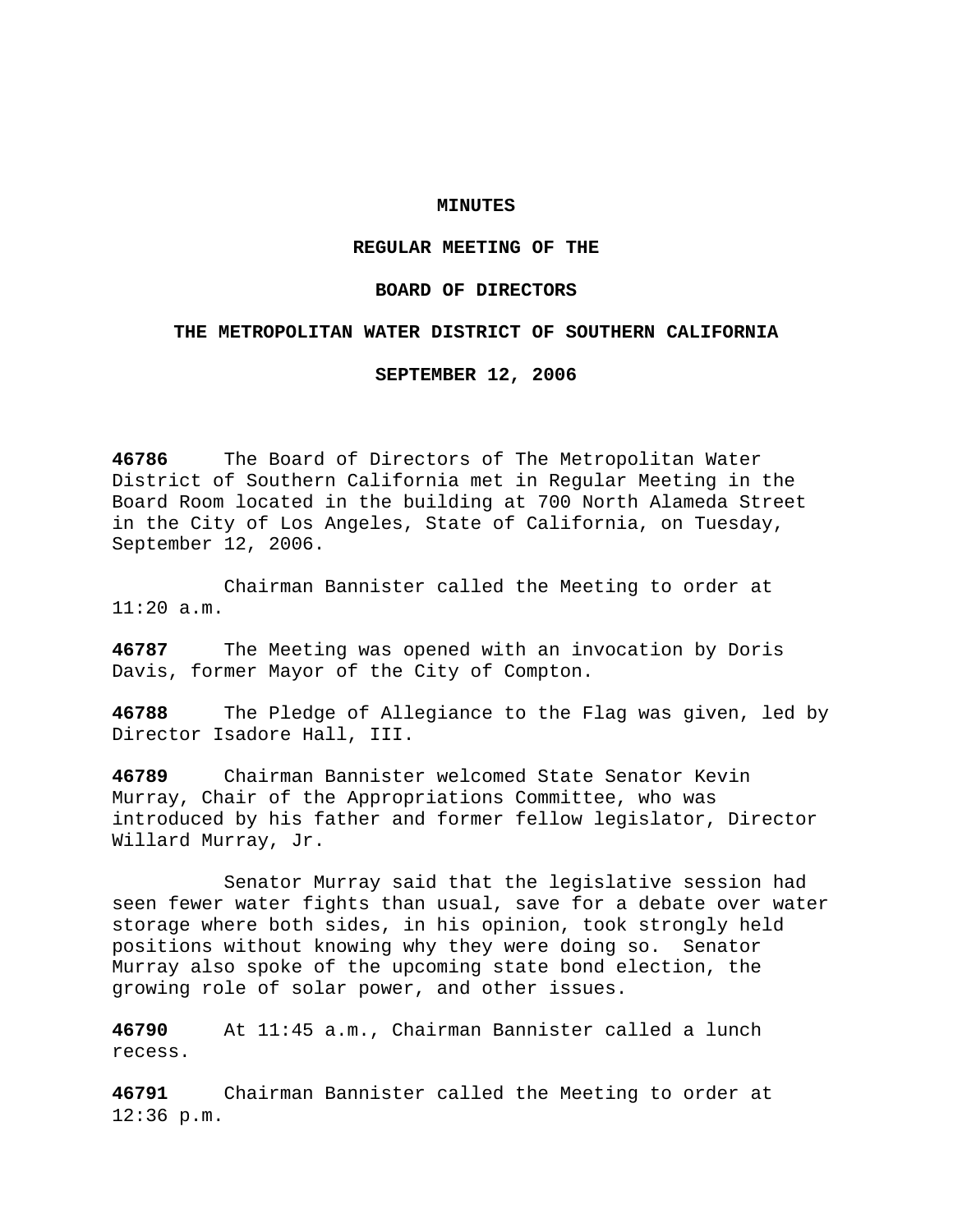**46792** Board Secretary Hansen called the roll. Those answering present were: Directors Abdo, Apodaca, Bakall, Bannister, Blake, Brick, Brown, De Jesus, Dick, J. Edwards, M. Edwards, Fellow, Foley, Grandsen, Griset, Grunfeld, Hall, Hansen, Harris, Koopman, Lewis, Loveland, J. Murray, W. Murray, Mylne, Pace, Parker, Peterson, Pocklington, Quiñonez, Record, Rez, Sutley, and Wright.

 Those not answering were: Directors Kwan, Morris, and Veres.

Chairman Bannister declared a quorum present.

**46793** Chairman Bannister invited members of the public to address the Board on matters within the Board's jurisdiction. No members of the public responded.

**46794** There being no objection, Chairman Bannister ordered the reading of the Minutes of the Meetings of August 8 and 15, 2006, dispensed with, copies having been mailed to each Director.

 Director J. Murray moved, seconded by Director J. Edwards and carried, approving the foregoing Minutes as mailed.

**46795** A written report of meetings attended by Directors at Metropolitan expense during the month of August was distributed.

**46796** The Board heard remarks from three candidates for Board Chairman: Directors Timothy Brick (Pasadena), Randy Record (Eastern Municipal Water District), and Gene Koopman (Inland Empire Utilities Agency). Among the topics discussed were Metropolitan's role in the Bay-Delta and water conservation, along with possible refinements to the Board committee system.

**46797** Chairman Bannister reported there were no new committee assignments.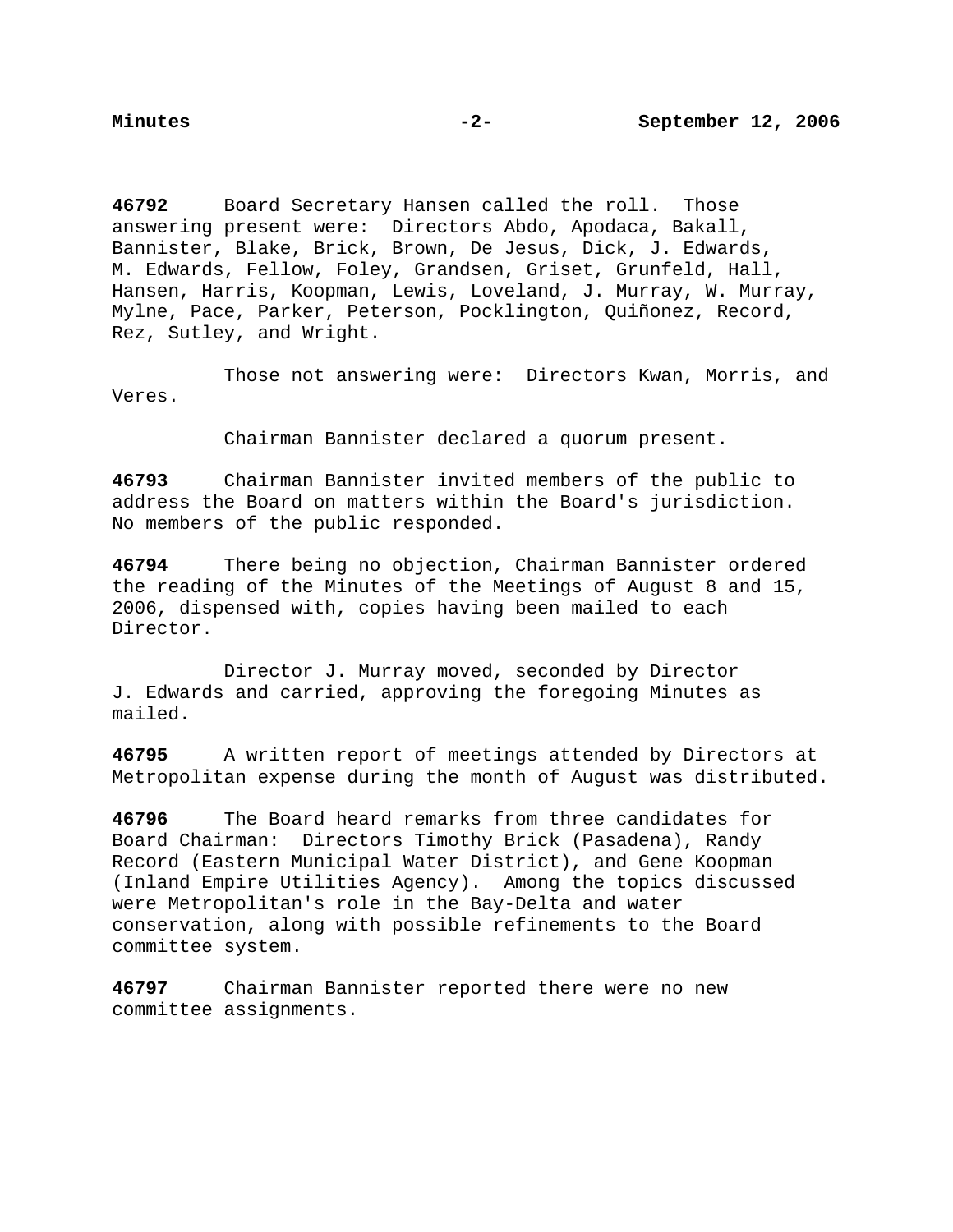**46798** Chairman Bannister commented on the construction forum held at the Weymouth plant a year ago to hear the concerns of contractors and consulting agencies on how Metropolitan conducted its business. The Chair reported in response to those concerns staff began planning an Outreach event targeting the construction industry. On August 17 public agencies from all over Southern California converged at the Los Angeles Convention Center to showcase their various construction projects estimated to be worth well over \$100 billion. The Expo attracted a crowd of more than 2,000 in attendance, which was hosted by Metropolitan, the Los Angeles Community College District, and the Los Angeles Unified School District. Directors Kwan and Mylne provided opening remarks and participated in the ribbon cutting ceremony. Directors Mylne and Morris also joined members of Metropolitan's staff at a VIP event with other construction industry leaders.

Chairman Bannister reported on events in which he participated since the last Board Meeting, as follows:

- August 23 Hosted a one-day trip to Diamond Valley Lake
- August 25 Chief Administrative Officer Ivey appeared on the Chair's behalf at the Carlsbad Chamber of Commerce meeting where Director Bud Lewis gave his State of the City address
- August 27-29 Attended the  $13^{\text{th}}$  Annual Urban Water Conference held at the Hyatt Regency in San Diego
- September 8 In the accompaniment of CAO Ivey, attended a Title 16 meeting on recycled water at the offices of Inland Empire Utilities Agency

Director Lewis withdrew from the Meeting at 1:32 p.m.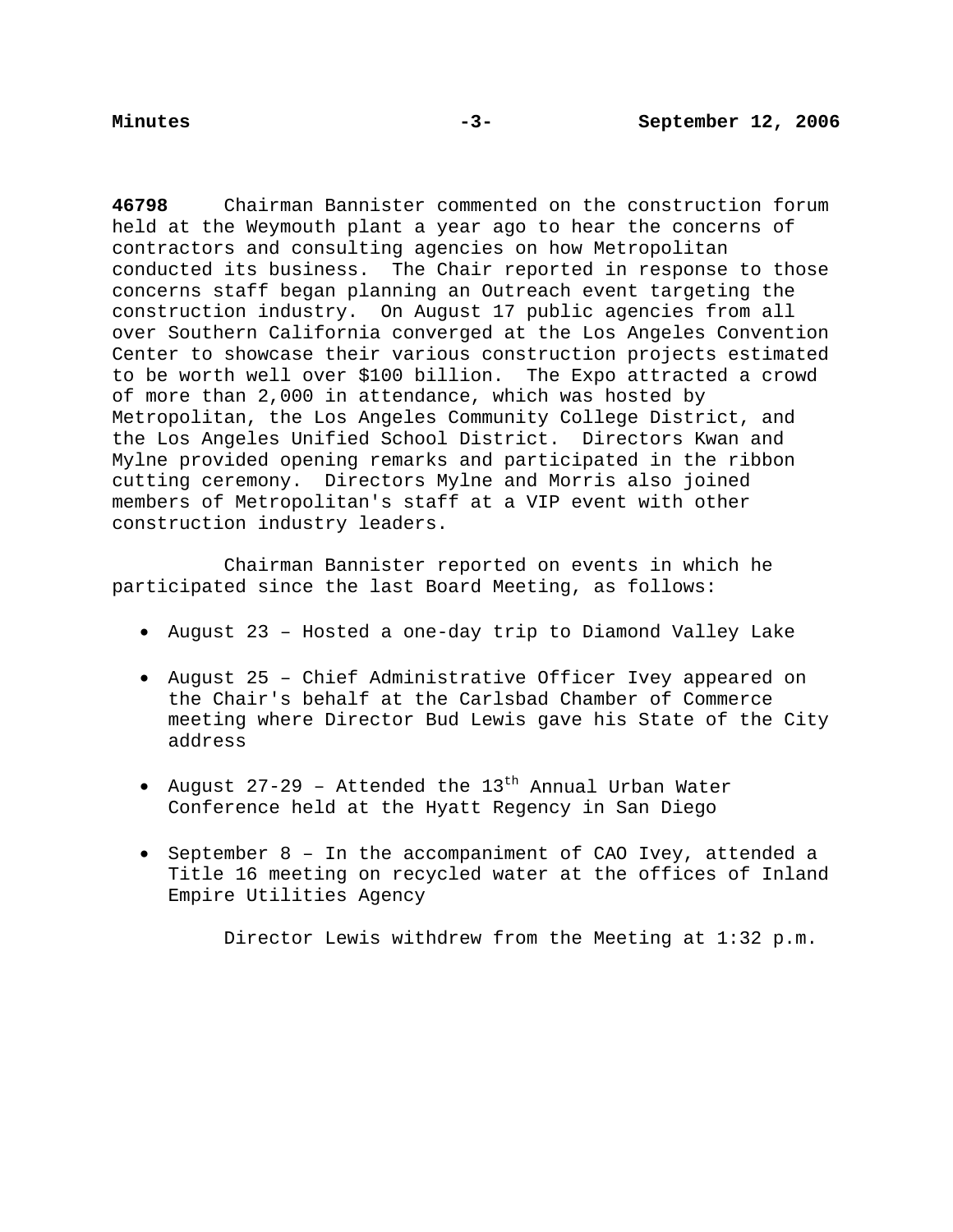**46799** Budget, Finance**,** Investment and Insurance Committee Chairman Koopman reported on the letter from the General Manager signed August 23, 2006, submitting a preliminary report on list of certified assessed valuations for fiscal year 2006/07 and tabulation of assessed valuations, percentage participation, and vote entitlement of member public agencies as of August 15, 2006, and that the original Certificates of the County Auditors for the six counties in which areas of the District lie are on file in the Office of the Controller, certifying the fiscal year 2006/07 assessed valuations of all property used for calculating Metropolitan's tax. There being no objection, Chairman Bannister ordered the tabulations transmitted with the foregoing letter from the General Manager setting forth the preliminary assessed valuations, percentage participation, and vote entitlement of member public agencies of The Metropolitan Water District of Southern California, as of August 15, 2006, based on certificates of assessed valuation of property taxable by Metropolitan for fiscal year 2006/07, as submitted by the various County Auditors, be filed, reported in the Minutes, and that the Executive Secretary be directed to send a copy to each member public agency.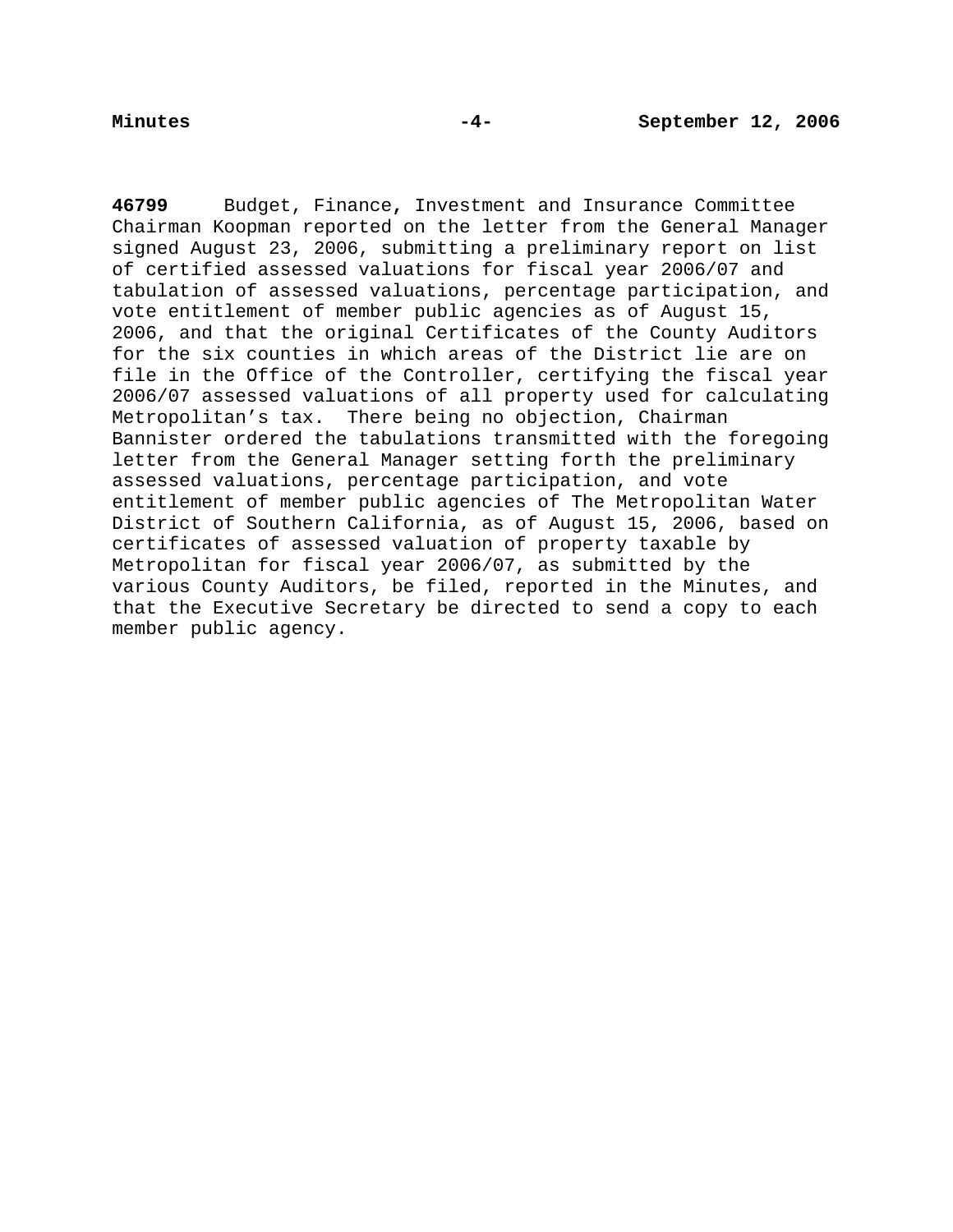# Preliminary Assessed Valuations, Percentage Participation, and Vote Entitlement of Member Public Agencies of The Metropolitan Water District of Southern California as of August 15, 2006

# Assessed Valuation

|                         | Amount                     | Percent  | Vote        |
|-------------------------|----------------------------|----------|-------------|
| Member Agency           | Certified                  | of Total | Entitlement |
|                         |                            |          |             |
| Anaheim                 | \$32, 282, 004, 276        | 1.77     | 3,228       |
| Beverly Hills           | 16,638,018,026             | 0.91     | 1,664       |
| Burbank                 | 15, 454, 104, 891          | 0.85     | 1,545       |
| Callequas MWD           | 73,436,909,859             | 4.03     | 7,344       |
| Central Basin MWD       | 97,532,753,278             | 5.35     | 9,753       |
| Compton                 | 2,987,336,448              | 0.16     | 299         |
| Eastern MWD             | 57, 513, 669, 408          | 3.16     | 5,751       |
| Foothill MWD            | 11,035,376,617             | 0.60     | 1,104       |
| Fullerton               | 13, 157, 603, 648          | 0.72     | 1,316       |
| Glendale                | 19,605,305,473             | 1.08     | 1,961       |
| Inland Empire Utilities |                            |          |             |
| Agency                  | 70, 359, 756, 158          | 3.86     | 7,036       |
| Las Virgenes MWD        | 16,823,850,654             | 0.92     | 1,682       |
| Long Beach              | 33, 544, 881, 639          | 1.84     | 3,354       |
| Los Angeles             | 342,013,582,941            | 18.77    | 34,201      |
| MWD of Orange County    | 308, 354, 996, 125         | 16.92    | 30,835      |
| Pasadena                | 16,927,406,785             | 0.93     | 1,693       |
| San Diego County        |                            |          |             |
| Water Authority         | 334, 755, 097, 718         | 18.37    | 33,476      |
| San Fernando            | 1,324,721,035              | 0.07     | 132         |
| San Marino              | 3,511,759,272              | 0.19     | 351         |
| Santa Ana               | 19, 320, 528, 113          | 1.06     | 1,932       |
| Santa Monica            | 19,620,862,428             | 1.08     | 1,962       |
| Three Valleys MWD       | 44, 306, 628, 433          | 2.43     | 4,431       |
| Torrance                | 19, 133, 699, 327          | 1.05     | 1,913       |
| Upper San Gabriel       |                            |          |             |
| Valley MWD              | 63, 437, 252, 888          | 3.48     | 6,344       |
| West Basin MWD          | 117,540,207,072            | 6.45     | 11,754      |
| Western MWD             | 71,910,533,217             | 3.95     | 7,191       |
| TOTAL ASSESSED          |                            |          |             |
| VALUATIONS WITHIN       |                            |          |             |
| METROPOLITAN            | <u>\$1,822,528,845,729</u> | 100.00   | 182,252     |

The above valuations include only those which have been certified by the County Auditors, in accordance with Section 305 of the Metropolitan Water District Act, Statutes of 1969, as amended. The certified valuations have been reduced to reflect Homeowners' Property Exemptions and do not include areas excluded from Metropolitan.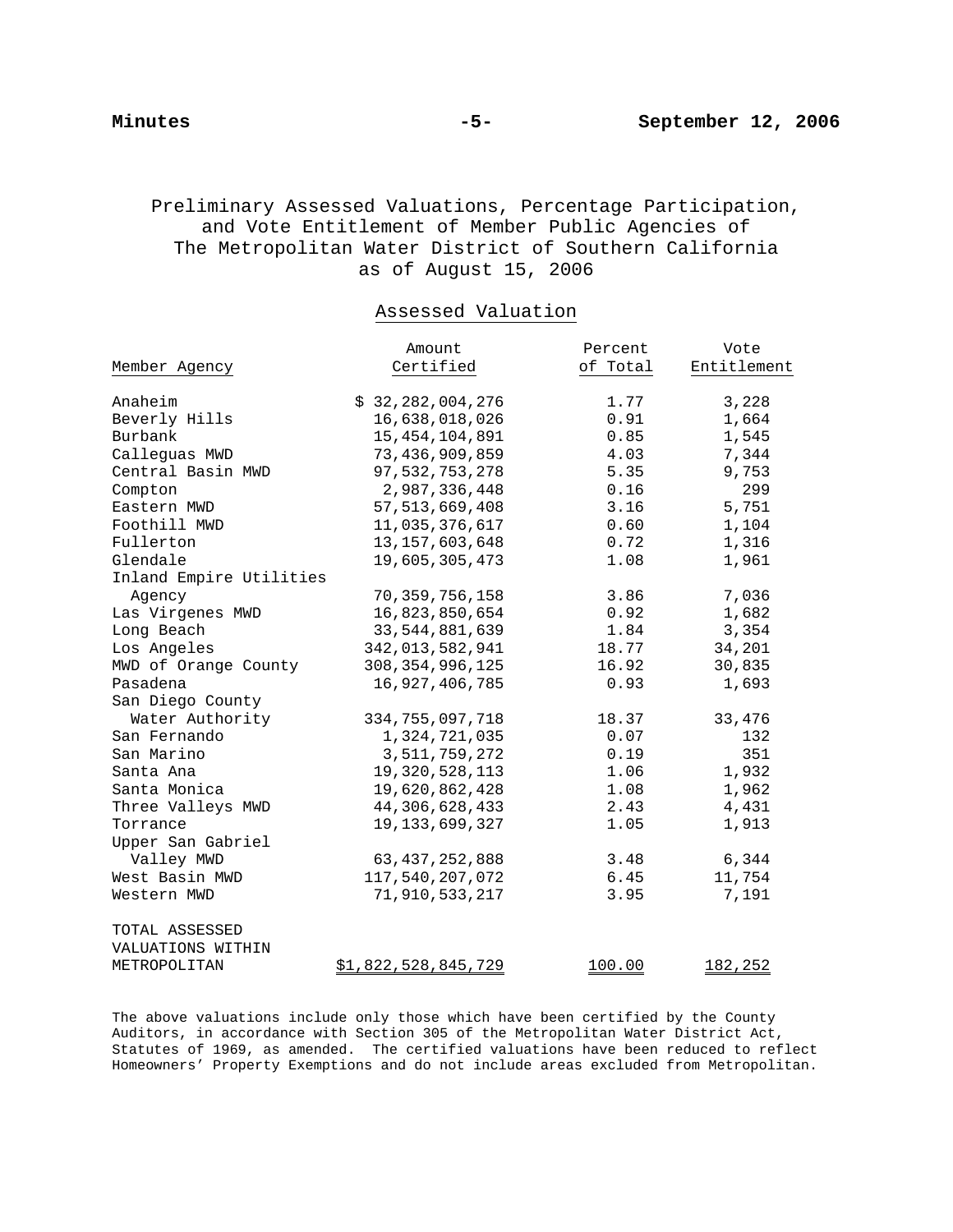**46800** Regarding Colorado River, Bay-Delta, and CALFED matters, General Manager Kightlinger referred to the activity report for August dated August 31, 2006, which was distributed earlier.

 General Manager Kightlinger reported that in the next few weeks the Finance Department will be offering a bond refunding in the \$50 to \$60 million range; and if successful, would save Metropolitan approximately \$100,000 a year.

 General Manager Kightlinger informed the Board of Assistant General Manager/Chief Operations Officer Man's formation of an energy management team to review the solar opportunities that Senator Kevin Murray referred to in light of current legislation. The team will also be reviewing the Capital Investment Program to see where changes and improvements can be made and perhaps accelerating certain projects.

 General Manager Kightlinger announced that a State Water Project seminar will be held on December 5, in conjunction with the ACWA conference, sponsored by the State Water Contractors and the Department of Water Resources. Mr. Kightlinger encouraged Directors to attend as past seminars have provided very good briefings on the State Water Project, its challenges, finances, and operations, and especially now in light of the Delta discussions.

 General Manager Kightlinger reminded the Board of the employees' appreciation day, the annual picnic scheduled for October 28 at Knotts Berry Farm, the same place as last year's, due to the very high attendance there of any of the picnics held. He stated that future picnics would be held on a rotating basis at different places as done in the past, and even at Diamond Valley Lake.

**46801** Regarding Legal Department activities, Interim General Counsel Bennion referred to the General Counsel's activity report for August dated August 31, 2006, which was distributed earlier.

Interim General Counsel Bennion further commented on the upcoming bond refunding sale and that the Legal Department prepared Appendix A, which describes Metropolitan to potential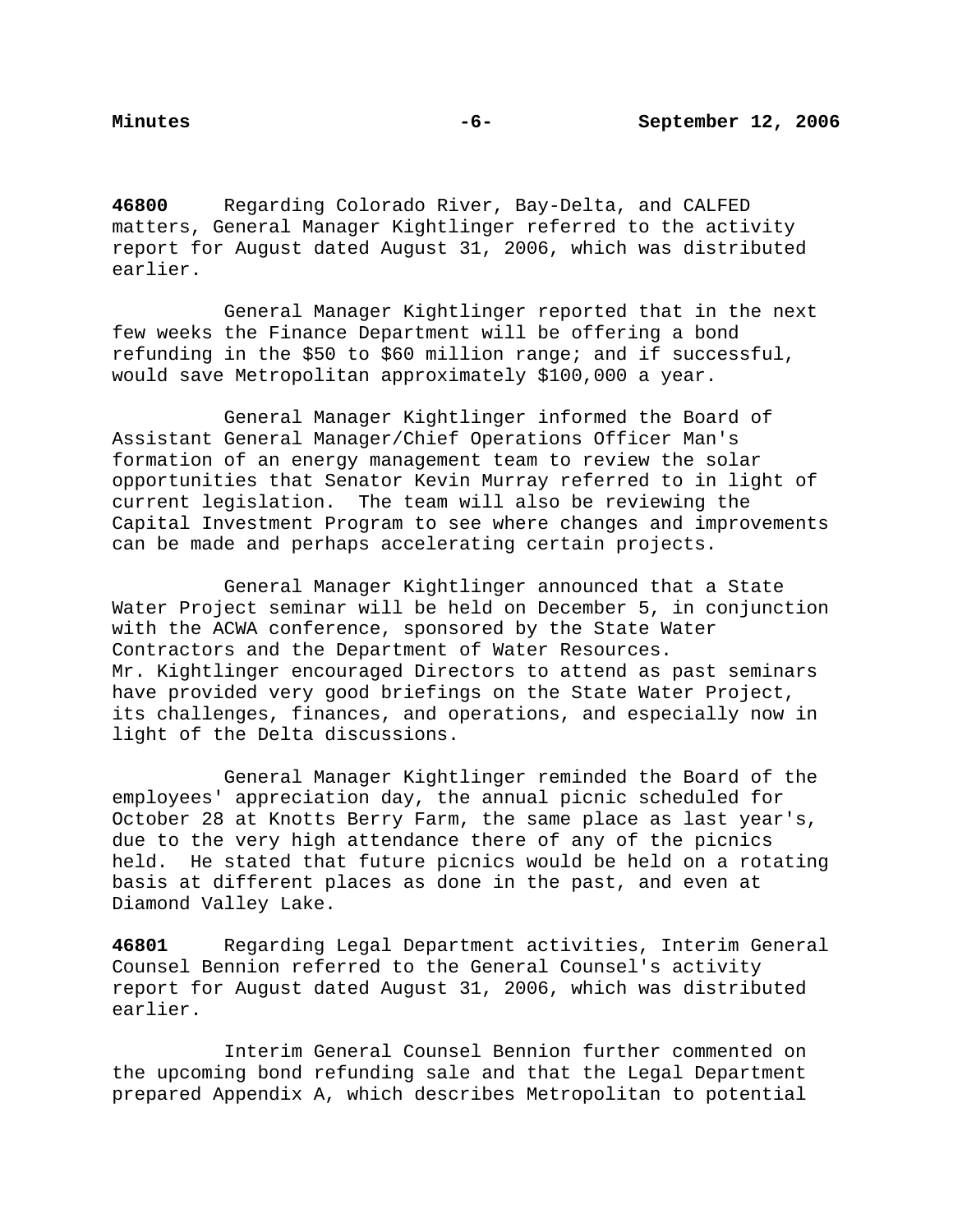bond investors. Ms. Bennion stated that the Appendix A would be distributed to the Board and asked for their comments.

Interim General Counsel Bennion reported on the tragic accidental death of Melanie Lomax, an attorney who had addressed the Board in the past in connection with ongoing litigation, and recognized the many contributions she made to the community.

**46802** General Auditor Riss presented a report of the Audit Department's activities for the month of August, dated August 31, 2006. He stated that two Audit Reports were issued during the month. Specifically he noted that Lake Skinner Lease with County of Riverside Audit Report and Contract 1588 with Kiewit Pacific Company Audit Report were issued during the month. Mr. Riss stated that both reports had very minor issues that were addressed by management immediately, and therefore were given generally satisfactory opinions.

 General Auditor Riss then commented that the Audit Department continued to work with PriceWaterhouseCoopers, the external auditing firm, on the annual exam.

**46803** Ethics Officer Elliott referred to the activity report for August dated August 31, 2006, which was distributed earlier.

 Dr. Elliott stated that the third and final ethics workshop to comply with AB 1234 will take place on Tuesday, September 26. Dr. Elliott reminded those Directors who have missed any of the workshops this year that there would be selfstudy CD series available in October for their compliance of the conditions in AB 1234.

 Dr. Elliott announced that the first Ethics dinnerdiscussion will take place on Monday, October 9. Robert O'Brien will discuss creating ethics policy at the United Nations, which involved 192 different nations and about that many different cultures and views on ethics.

**46804** The following Agenda Items were requested to be added to the Consent Calendar: Director Mylne, Items 8-1 through 8-3; Director De Jesus, Items 8-4 through 8-6.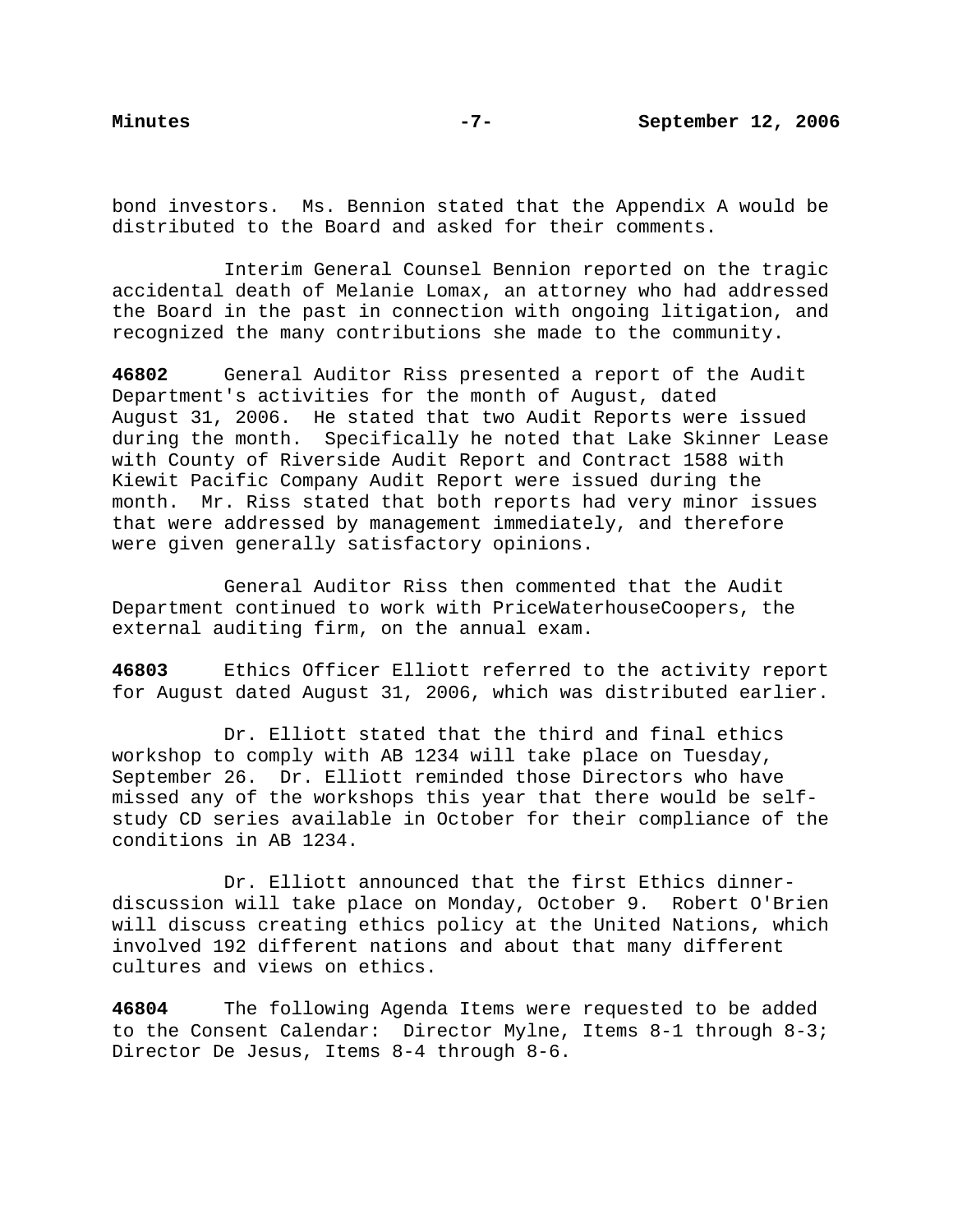Director J. Edwards moved, seconded by Director Blake and carried, and the Board approved the Consent Calendar Items, **M.I. 46805** through **M.I. 46814,** as follows:

**46805** Adopted the California Environmental Quality Act (CEQA) determinations and (a) appropriated \$750,000 (Appropriation No. 15369, No. 17, from the Revenue Bonds, Replacement and Refurbishment or General Funds); and authorized (b) design and installation of the Weymouth Basin Inlet Gate project; (c) study and inspection for the Weymouth Reservoir Gates Repair project; (d) preliminary design of the Weymouth Filter Rehabilitation project; and (e) final design of the Weymouth Raw Water Bypass project, as set forth in the letter signed by the General Manager on August 23, 2006.

**46806** Adopted the CEQA determination and (a) appropriated \$160,000 in budgeted funds (Appropriation No. 15322, No. 3, from the Revenue Bonds, Replacement and Refurbishment or General Funds); and (b) authorized final design of the Diemer West Washwater Tank Seismic Upgrades, as set forth in the letter signed by the General Manager on August 23, 2006.

**46807** Adopted the CEQA determinations and (a) appropriated \$1.11 million in budgeted funds (Appropriation No. 15385, No. 4, for \$763.000; and Appropriation No. 15438 for \$347,000, both from the Revenue Bonds, Replacement and Refurbishment or General Funds); (b) awarded a \$541,000 construction contract to Denboer Engineering & Construction, Inc. for the Intake Pumping Plant Secondary Containment Structures; and authorized (c) preliminary design of the Fault Current Protection project and the 230 kV and 69 kV Disconnect Switch Replacement project; and (d) an increase of \$82,474 in the General Manager's change order authority, up to a total of \$624,884, for the Colorado River Aqueduct Repairs and Instrumentation project, as set forth in the letter signed by the General Manager on August 23, 2006.

**46808** Adopted the CEQA determination and approved amendment of contract for legal services with Davis Wright Tremaine LLP to increase maximum amount payable from \$240,000 to \$400,000 for legal services related to Federal Energy Regulatory Commission relicensing of the Oroville facilities, as set forth in the letter signed by the Interim General Counsel on August 23, 2006.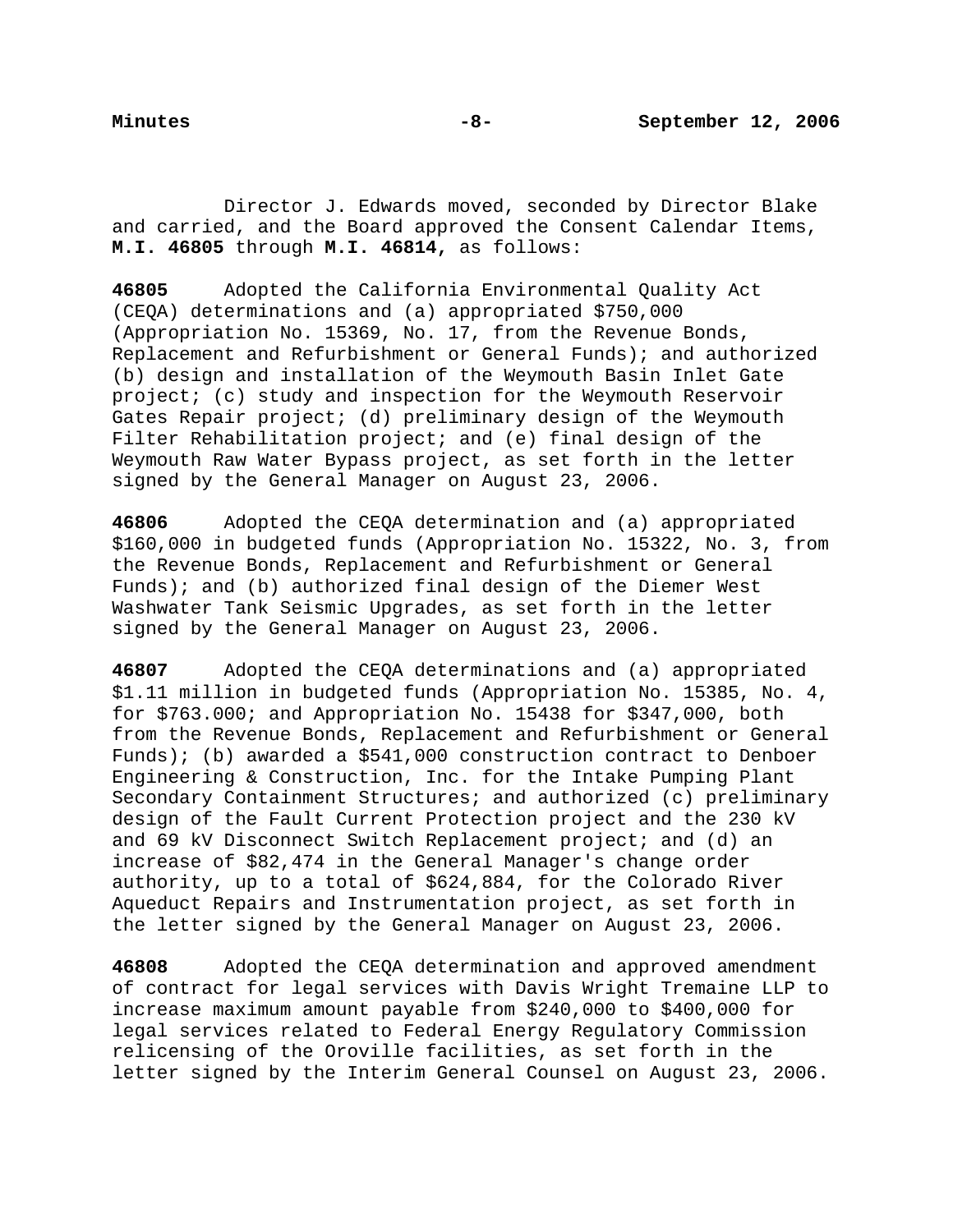**46809** Adopted the CEQA determinations and (a) appropriated \$3.31 million in budgeted funds (Appropriation No. 15369, No. 18, from the Revenue Bonds, Replacement and Refurbishment or General Funds), (b) awarded a \$2,648,710 contract to Pima Corporation dba Advanced Construction to construct Phase I of the Weymouth Perimeter Improvements; and (c) authorized an increase of \$28,000 to the existing agreement with Tetra Design for a new not-to-exceed total of \$2.228 million, as set forth in the letter signed by the General Manager on August 23, 2006.

**46810** Adopted the CEQA determinations and (a) appropriated \$4.45 million in budgeted funds (Appropriation No. 15377, No. 18, for \$3,500,000; and Appropriation No. 15441 for \$950,000, both from the Revenue Bonds, Replacement and Refurbishment or General Funds); and (b) awarded a \$1.841 million construction contract to Mladen Buntich Construction Co., Inc. for the Foothill Pipeline Replacement project; (c) awarded a \$2,755,555 construction contract to Sema Construction, Inc. for the San Diego Canal Lining Repairs project; and (d) authorized repair of one prestressed concrete cylinder pipeline segment on the Rialto Feeder; and (e) authorized final design of the St. Johns Canyon Erosion Mitigation project, as set forth in the letter signed by the General Manager on August 24, 2006.

**46811** Adopted the CEQA determination and (a) appropriated \$2.4 million in budgeted funds (Appropriation No. 15417, No. 3, from the Revenue Bonds, Replacement and Refurbishment or General Funds); and (b) authorized final design of a replacement floating cover for Skinner Finished Water Reservoir and Palos Verdes Reservoir, as set forth in the letter signed by the General Manager on August 23, 2006.

**46812** Adopted the CEQA determination and authorized amendment of the contract for legal services with Hunt, Ortmann, Blasco, Palffy & Rossell to increase the maximum payable by \$100,000 for a total of \$250,000 in *Shank/Balfour Beatty, a Joint Venture vs. Metropolitan Water District of Southern California,* LASC Case No. BC283438 (consolidated with BC283439, Court of Appeal Case No. B184987), as set forth in the confidential letter signed by the Interim General Counsel on August 25, 2006.

Director Abdo requested to be recorded as abstaining.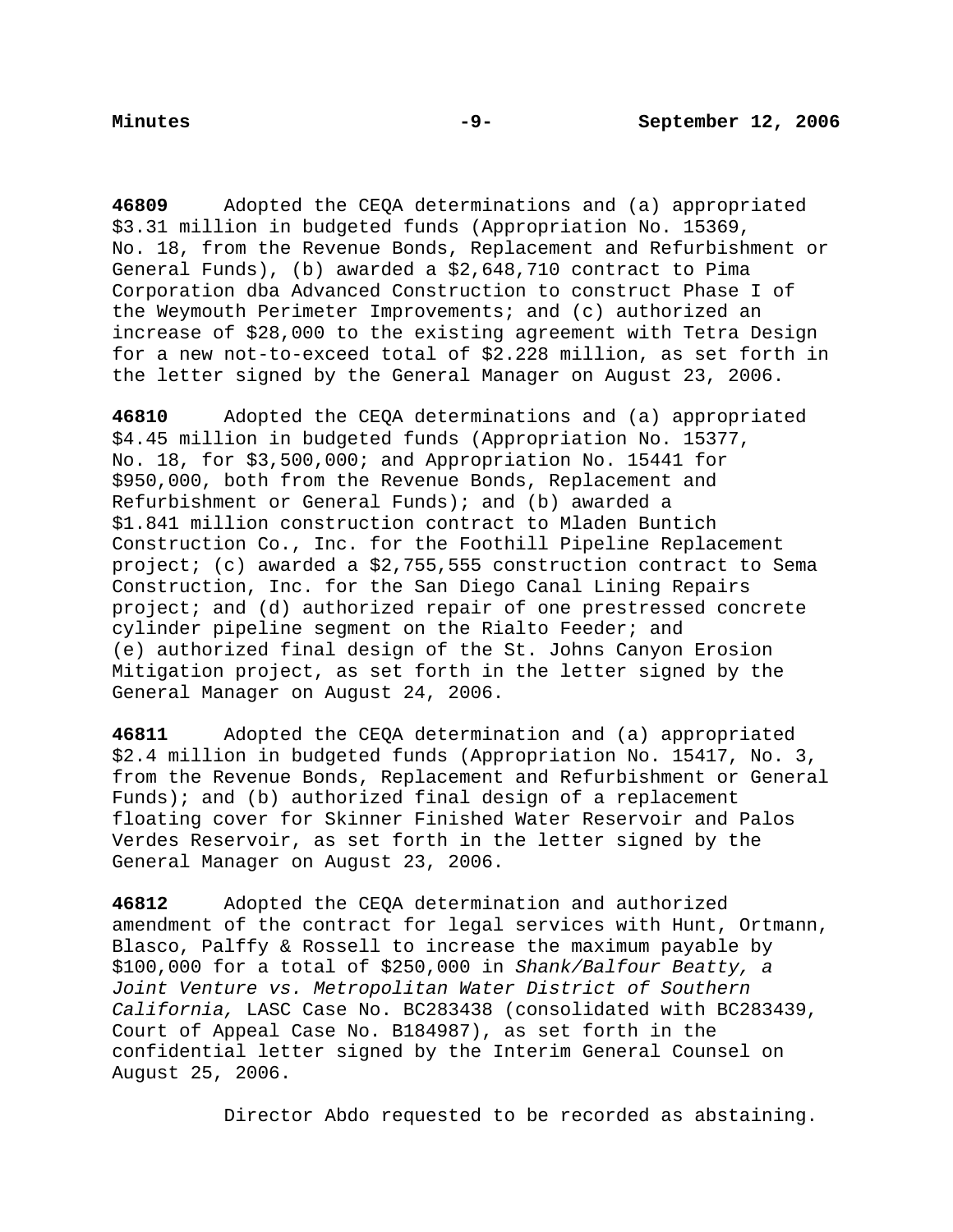**46813** Adopted the CEQA determination and authorized the General Counsel to increase the maximum amount payable under the agreement with Burke, Williams & Sorensen by \$300,000 for a total of \$400,000 to defend Metropolitan in related lawsuits challenging the employment status and benefits of temporary workers in *Dewayne Cargill, et al. v*. *Metropolitan*, LASC Case No. BC191881 (consolidated with LASC Case Nos. BC194444 and BS052318), as set forth in the confidential letter signed by the Interim General Counsel on September 5, 2006.

**46814** Adopted the CEQA determination and authorized amendment of the contract for legal services with Cox, Castle & Nicholson to increase the maximum payable by \$100,000 for a total of \$450,000 in *Metropolitan Water District of Southern California vs. Campus Crusade for Christ*, SBSC Case No. SCV 35498, Supreme Court Case No. S141148, as set forth in the confidential letter signed by the Interim General Counsel on August 25, 2006.

**46815** The following communications were submitted to the Board for information:

- a. Status report for the Inland Feeder Program for activities through July 2006 signed by the General Manager on August 23, 2006.
- b. Annual report of payment of claims for lost bonds or coupons, signed by the General Manager on August 23, 2006.
- c. Preliminary analysis of State Water Project calendar year 2007 Statement of Charges, signed by the General Manager on August 23, 2006.
- d. Review of DWR's Report regarding "Progress on Incorporating Climate Change into Management of California's Water Resources", signed by the General Manager on August 25, 2006.
- e. Report on Water Resource Development Policies, signed by the General Manager on September 6, 2006.